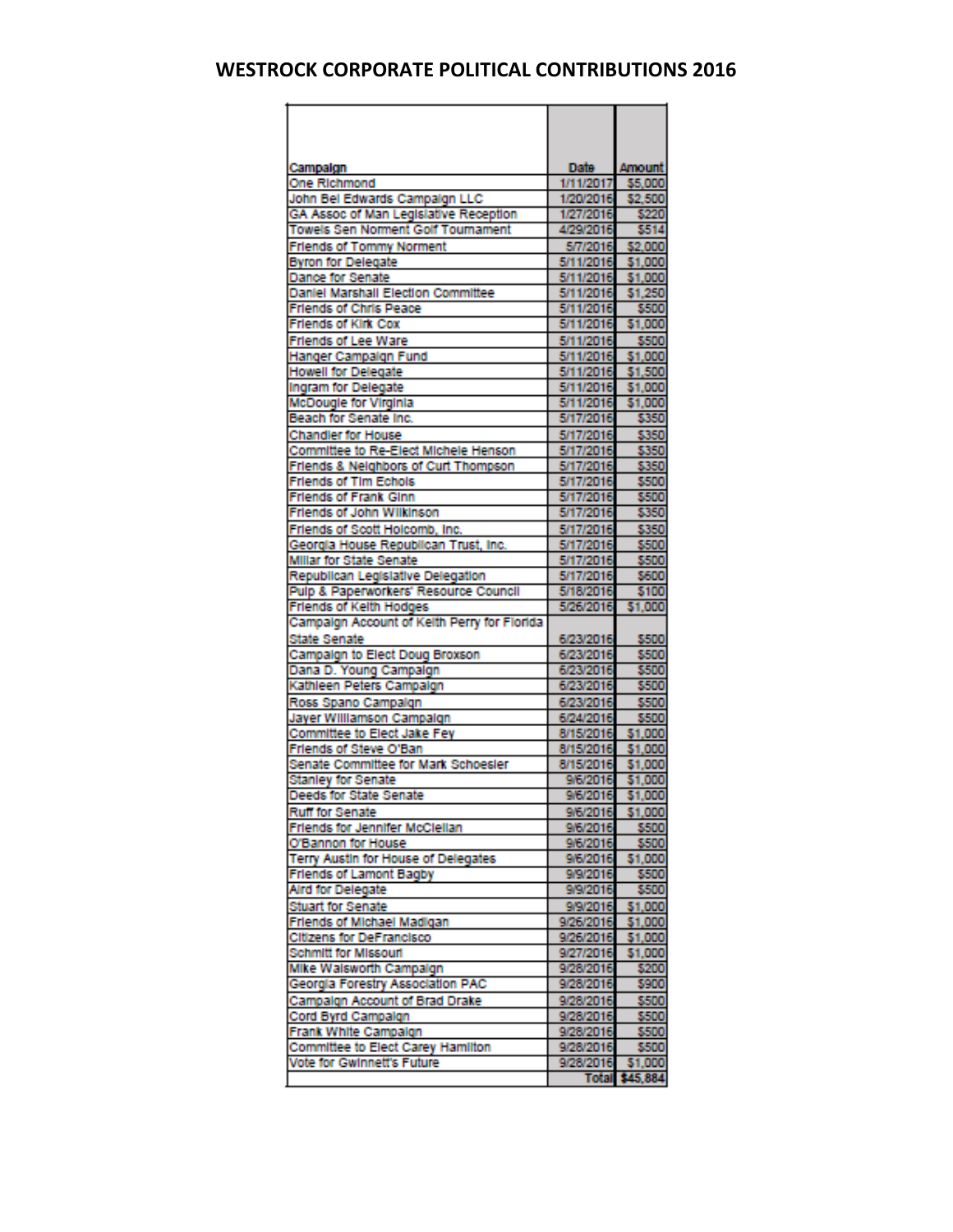| Campaign                                                                      | Date :                 | Amount             |
|-------------------------------------------------------------------------------|------------------------|--------------------|
| <b>One Richmond</b>                                                           | 1/11/2017              | \$5,000            |
| Virginia Senate Republican Caucus, Inc.                                       | 1/13/2017              | \$1,000            |
| Wilton Simpson Campaign                                                       | 2/2/2017               | \$1,000            |
| <b>Hatchett for House</b>                                                     | 4/25/2017              | sam                |
| Georgia House Republican Trust, Inc.                                          | 4/25/2017              | san                |
| Jay Powell for Representative                                                 | 4/25/2017              | SSOU               |
|                                                                               |                        |                    |
| Committee to Elect Jeff Mullis GA State Senator                               | 4/25/2017              | SAN                |
| Larry Walker for State Senate                                                 | 5/20/2017              | san                |
| Jose Felix Diaz Campaign                                                      | 5/25/2017              | \$1,000            |
| <b>Friends of Lamont Bagby</b>                                                | 6/7/2017               | san                |
| <b>Aird for Delegate</b>                                                      | 6772017                | san                |
| Friends for Jennifer McClellan                                                | 6/7/2017               | sam                |
| Committee to Elect Meredith Neal                                              | 6/27/2017              | \$1,000            |
| Elect Eirlan Amoid for City Council                                           | 6/27/2017              | 51.000             |
| Woodards for Mayor                                                            | 6/27/2017              | \$1,000            |
| Elaine Beech Campaign                                                         | 7/6/2017               | sson               |
| <b>Gilbert for Delegate</b>                                                   | 7/12/2017              | \$1,000            |
| Louisiana Economic Development                                                | 7/17/2017              | sam                |
| Louisiana Democratic Party (True Blue Gala)                                   | 7/19/2017              | 89 D               |
| <b>Friends of John Corbett</b>                                                | 771972017              | san                |
| William I. Whorton                                                            | 712712017              | sam                |
| <b>Ruff for Senate</b>                                                        | 8/30/2017              | san                |
| <b>Stanley for Senate</b>                                                     | 8/30/2017              | SOU                |
| Terry L Austin For House of Delegates                                         | 8/30/2017              | \$1,000            |
| <b>Stuart for Senate</b>                                                      | 873072017              | \$1,000            |
| Ingram for Delegate                                                           | 8/30/2017              | 51.000             |
| Friends of Keith Hodges                                                       | 8/30/2017              | \$1,000            |
| Deeds for State Senate                                                        | 8/30/2017              | \$1,000            |
| <b>Dance for Senate</b>                                                       | 873072017              | SSOO               |
| Virginia Forever - Bridgebuilder Dinner<br>Committee to Elect Catherine Ushka | 9/11/2017              | \$2,500            |
|                                                                               | 9/12/2017              | <b>SSO0</b>        |
| <b>Citizens for Robert Thoms</b>                                              | 9/12/2017              | SSOO               |
| Elect Brian Amoid for City Council                                            | 9/12/2017              | \$1,000            |
| Elect Lillan Hunter                                                           | 9/12/2017              | sm                 |
| Woodards for Mayor                                                            | 9/12/2017              | \$1,000            |
| José Feix Diaz Campaign                                                       | 9/18/2017              | 31.DUU             |
| <b>Jay Trumbull Campaign</b>                                                  | 9/18/2017              | \$1,000<br>\$1,000 |
| Cord Byrd Campaign                                                            | 9/18/2017              |                    |
| Obannon for House                                                             | 9/27/2017              | <b>2500</b>        |
| McDougle for Virginia                                                         | 9/27/2017              | \$1,000<br>\$2,500 |
| <b>Friends of Tommy Norment</b><br><b>Friends of Lee Ware</b>                 | 9/27/2017<br>9/27/2017 | SOD                |
| Friends of Kirk Cox                                                           | 9/27/2017              | \$1,500            |
| Friends of Kathy Elyron                                                       | 9/27/2017              | \$1,000            |
| Friends of Chris Peace                                                        | 9/27/2017              | SKOU               |
| Danny Marshall Election Committee                                             | 9/27/2017              | \$1,250            |
| Hanger Campaign Fund                                                          | 9/27/2017              | \$1,000            |
|                                                                               | <b>Total</b>           | \$43,750           |
|                                                                               |                        |                    |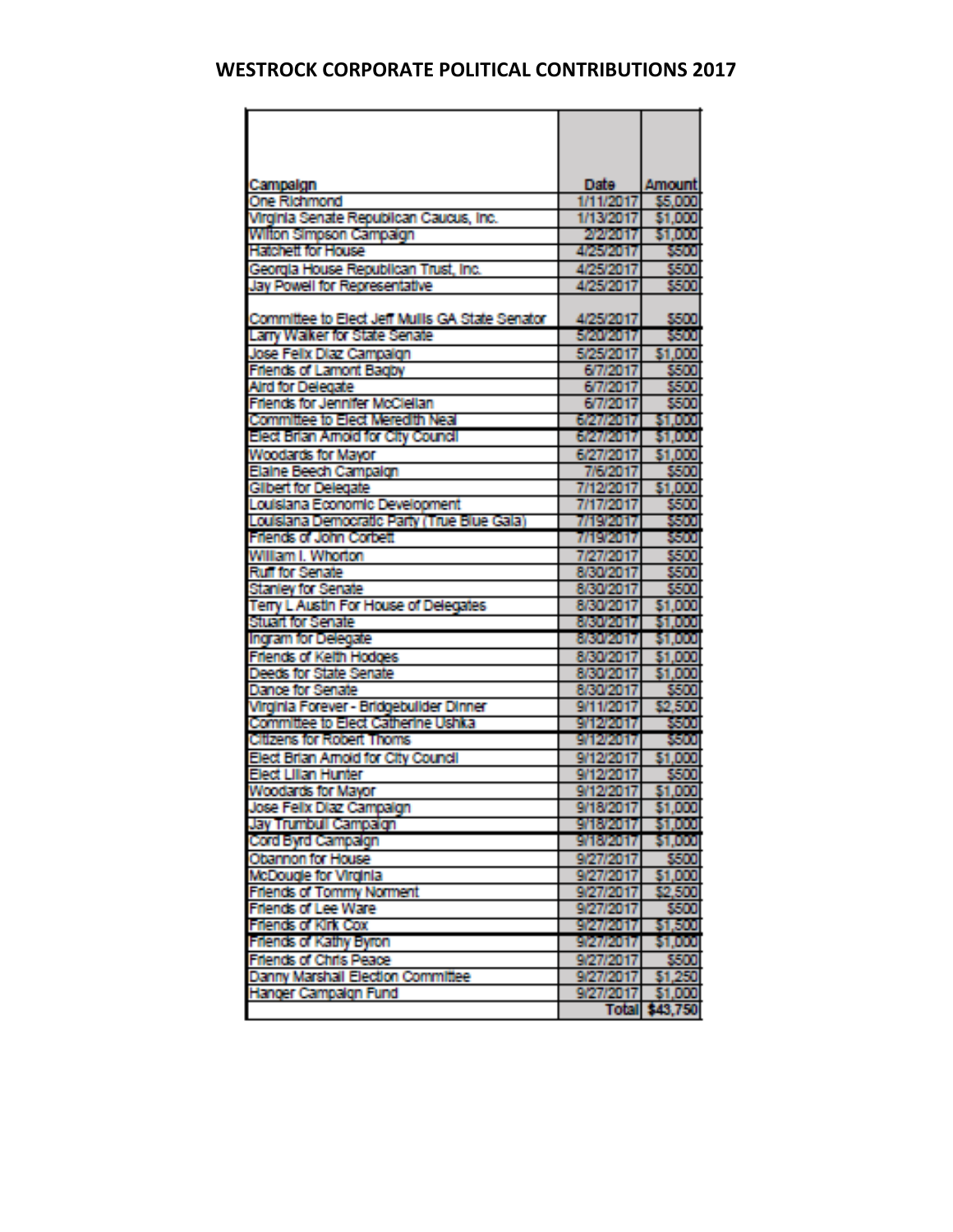| Campaign                                                              | Date                     | Amount             |
|-----------------------------------------------------------------------|--------------------------|--------------------|
| Converse A Chellis IV                                                 | 3/23/2018                | \$250              |
| Republican Legislative Delegation Elephant Stom                       | 5/2/2018                 | \$600              |
| South Carolina Manufacturers Dinner                                   | 5/2/2018                 | \$325              |
| <b>Friends Of Frank Ginn</b>                                          | 5/17/2018                | \$500              |
| George H Bailey                                                       | 5/17/2018                | \$250              |
| <b>Friends Of Don Parsons</b>                                         | 5/21/2018                | \$500              |
| Jack McFarland Campaign Fund                                          | 5/21/2018                | \$500              |
| Kay Ivey for Governor                                                 | 5/30/2018                | \$5,000            |
| Vance Smith for State House                                           | 6/4/2018                 | \$500              |
| Jack McFarland Campaign Fund                                          | 6/6/2018                 | \$500              |
| Louisiana Host Committee for CSG/SLC<br><b>Friends Of Don Parsons</b> | 6/14/2018                | \$2,500<br>\$500   |
|                                                                       | 6/22/2018                | \$1,000            |
| Livingston for Senate<br><b>Friends Of Chris Gildon</b>               | 6/29/2018<br>7/18/2018   | \$500              |
| <b>Friends Of Kelly Chamber</b>                                       | 7/18/2018                | \$500              |
| Friends Of Marty Mcclendon                                            | 7/18/2018                | \$1,000            |
| Miloscia Committee                                                    | 7/18/2018                | \$1,000            |
| Rodney Tom for State Senate                                           | 7/26/2018                | \$1,000            |
| Campaign Account of Keith Perry                                       | 8/1/2018                 | \$1,000            |
| Committee to Elect Jake Fey                                           | 8/1/2018                 | \$1,000            |
| Aaron Bean Campaign                                                   | 8/17/2018                | \$1,000            |
| <b>Committee to Elect Scott Hilto</b>                                 | 8/17/2018                | \$1,000            |
| <b>Friends Of Bert Reeves</b>                                         | 8/17/2018                | \$500              |
| George B Bainer Campaign Fund                                         | 8/17/2018                | \$1,000            |
| Jimmy T Patronis Jr Campaign                                          | 8/17/2018                | \$3,000            |
| Friends Of Donna Sheldon                                              | 8/23/2018                | \$500              |
| Georgia Republican Senatorial Fundraiser                              | 8/31/2018                | \$500              |
| Jay Trumbull Campaign                                                 | 9/10/2018                | \$1,000            |
| Wilton Simpson Campaign                                               | 9/11/2018                | \$1,000            |
| <b>Friends Of Corey Parent</b>                                        | 9/14/2018                | \$1,000            |
| Phil Scott for Vermont<br>Miloscia Committee                          | 9/14/2018<br>9/24/2018   | \$1,500<br>\$1,000 |
| Rodney Tom for State Senate                                           | 9/24/2018                | \$1,000            |
| <b>Brock for Senate</b>                                               | 9/28/2018                | \$1,000            |
| <b>Butler for Labor</b>                                               | 10/5/2018                | \$500              |
| Friends of Meagan Hanson                                              | 10/5/2018                | \$1,000            |
| Kemp for Governor                                                     | 10/5/2018                | \$1,000            |
| <b>Tyler Harper for Georgia</b>                                       | 10/5/2018                | \$500              |
| <b>Tyler Harper for Georgia</b>                                       | 10/11/2018               | \$500              |
| Friends Of Meagan Hanson                                              | 10/15/2018               | \$1,000            |
| Kemp for Governor Inc                                                 | 10/15/2018               | \$1,000            |
| <b>Aird for Delegate</b>                                              | 10/26/2018               | \$750              |
| Deeds for State Senate                                                | 10/26/2018               | \$1,000            |
| <b>Friends of Chris Peace</b>                                         | 10/26/2018               | \$500              |
| Friends of Jennifer McClellan                                         | 10/26/2018               | \$750              |
| <b>Friends of Kirk Cox</b>                                            | 10/26/2018               | \$1,500            |
| <b>Friends of Lamont Bafby</b>                                        | 10/26/2018               | \$750              |
| <b>Friends of Lee Ware</b>                                            | 10/26/2018               | \$750              |
| <b>Friends of Tommy Norment</b>                                       | 10/26/2018               | \$1,500            |
| <b>Frindse of Keith Hodges</b>                                        | 10/26/2018               | \$1,000            |
| <b>Gilbert for Delegate</b>                                           | 10/26/2018               | \$1,000            |
| <b>Hanger Campaing Fund</b>                                           | 10/26/2018               | \$750              |
| McDougle for Virginia<br>Peake for Senate                             | 10/26/2018<br>10/26/2018 | \$1,000<br>\$750   |
| <b>Ruff for Senate</b>                                                | 10/26/2018               | \$750              |
| <b>Stanley for Senate</b>                                             | 10/26/2018               | \$1,000            |
| <b>Terry Austin</b>                                                   | 10/26/2018               | \$1,000            |
| <b>Charles Carrico</b>                                                | 11/1/2018                | \$750              |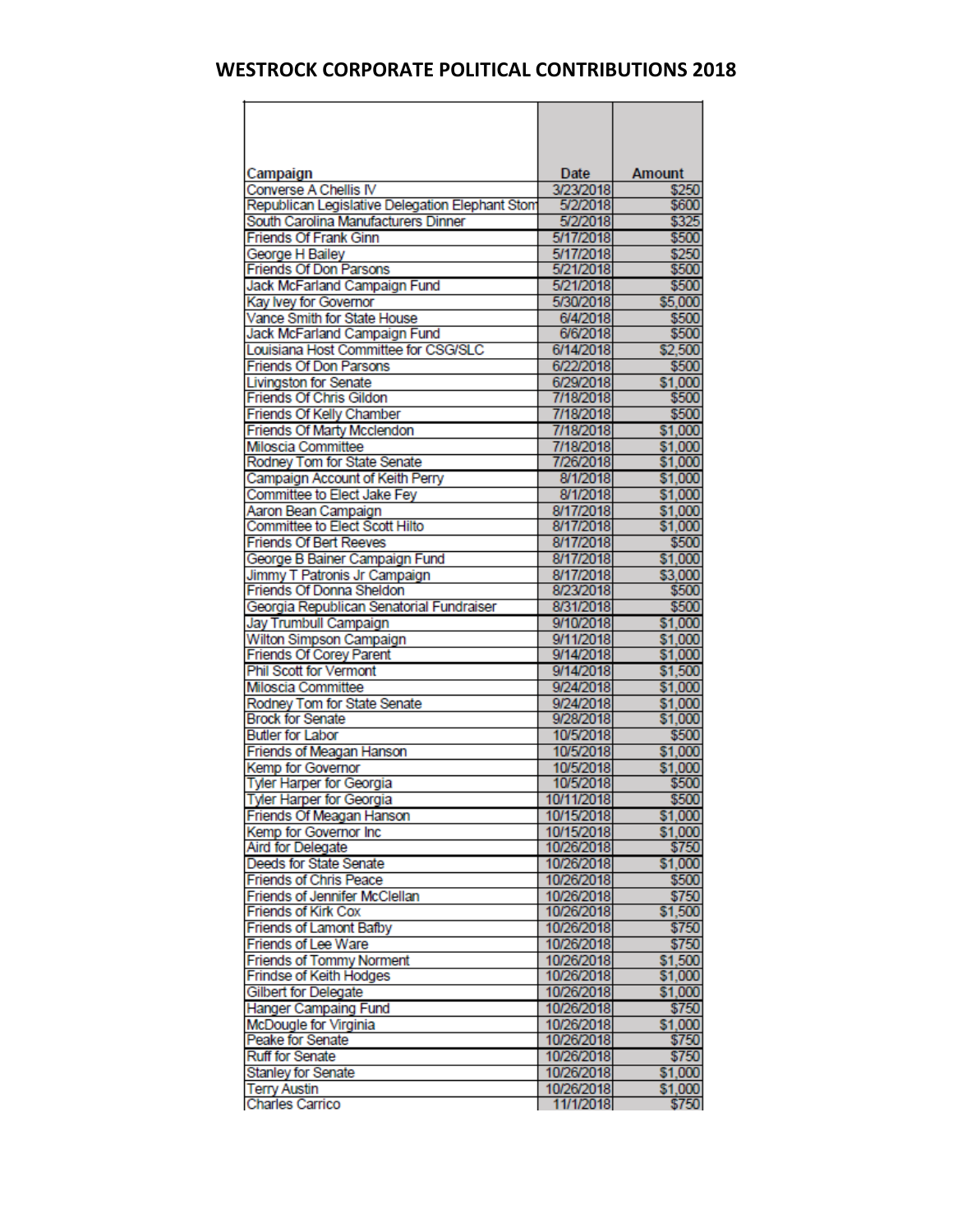# **WESTROCK CORPORATE POLITICAL CONTRIBUTIONS 2018 (CONTINUED)**

| Danny Marshall Election Committee     | 11/1/2018    | \$1,000   |
|---------------------------------------|--------------|-----------|
| <b>Friends of Barry Knight</b>        | 11/1/2018    | \$500     |
| <b>Friends of David Bulova</b>        | 11/1/2018    | \$500     |
| <b>Friends of David Yancy</b>         | 11/1/2018    | \$500     |
| <b>Friends of James Emunds</b>        | 11/1/2018    | \$500     |
| <b>Friends of Jeffrrey Fourne</b>     | 11/1/2018    | \$500     |
| Frineds of Mark Obenshain             | 11/1/2018    | \$500     |
| Mark Sickles for Delegate             | 11/1/2018    | \$500     |
| Orrock for House Committee            | 11/1/2018    | \$500     |
| Ransone for Delegate                  | 11/1/2018    | \$500     |
| <b>Toscano for Delegate</b>           | 11/1/2018    | \$500     |
| <b>Wagner for Senate</b>              | 11/1/2018    | \$750     |
| Dance for Senate                      |              |           |
|                                       | 11/6/2018    | \$750     |
| Deeds for State Senate                | 11/6/2018    | \$1,000   |
| Elect Bloxum                          | 11/15/2018   | \$500     |
| <b>Friedns of Scott Garrett</b>       | 11/15/2018   | \$500     |
| <b>Friends of Matt Farriss</b>        | 11/15/2018   | \$500     |
| Keam for Delegate                     | 11/15/2018   | \$500     |
| Michael Weber for Delegate            | 11/15/2018   | \$500     |
| Brenda Pogge for Delegate             | 11/25/2018   | \$500     |
| <b>Frineds of Luke Torian</b>         | 11/25/2018   | \$750     |
| Rip Sullivan forDelegate              | 11/25/2018   | \$500     |
| Wilt for Delegate                     | 11/25/2018   | \$500     |
| Ken Edge Invoice                      | 11/26/2018   | \$7,000   |
| <b>Elect Blolom for Delegate</b>      | 11/30/2018   | \$500     |
| Michael Webert for Delegate           | 11/30/2018   | \$500     |
|                                       |              |           |
| Ransone for Delegate                  | 11/30/2018   | \$500     |
| <b>Friends For Jennifer Mcclellan</b> | 12/3/2018    | \$750     |
| Charles W Carrico                     | 12/11/2018   | \$750     |
| Friends Of Barry Knight               | 12/11/2018   | \$500     |
| Friends Of Chris Peace                | 12/11/2018   | \$500     |
| <b>Friends Of James Edmunds</b>       | 12/11/2018   | \$500     |
| Friends Of Kathy Byron                | 12/11/2018   | \$1,000   |
| <b>Friends Of Keith Hodges</b>        | 12/11/2018   | \$1,000   |
| Friends Of Kirk Cox                   | 12/11/2018   | \$1,500   |
| Friends Of Lee Ware                   | 12/11/2018   | \$750     |
| Friends Of Mark Obenshain             | 12/11/2018   | \$500     |
| <b>Friends Of Matt Farriss</b>        | 12/11/2018   | \$500     |
| <b>Friends Of Scott Garrett</b>       | 12/11/2018   | \$500     |
| <b>Friends Of Tommy Norment</b>       | 12/11/2018   | \$1,500   |
| Hanger Campaign Fund                  | 12/11/2018   | \$750     |
|                                       | 12/11/2018   |           |
| Keam for Delegate                     |              | \$500     |
| Mark Sickles for Delegate             | 12/11/2018   | \$500     |
| <b>Ruff for Senate</b>                | 12/11/2018   | \$750     |
| <b>Stanley for Senate</b>             | 12/11/2018   | \$1.000   |
| <b>Terry L Austin for House</b>       | 12/11/2018   | \$1,000   |
| <b>Toscano for Delegate</b>           | 12/11/2018   | \$500     |
| Wagner for Senate                     | 12/11/2018   | \$750     |
| <b>Gilbert for Delegate</b>           | 12/14/2018   | \$1,000   |
| Brenda Pogge for Delegate             | 12/17/2018   | \$500     |
| Friends Of Luke Torian                | 12/17/2018   | \$750     |
| <b>Rip Sullivan for Delegate</b>      | 12/17/2018   | \$500     |
| Wilt for Delegate                     | 12/17/2018   | \$500     |
| McDougle for Virginia                 | 12/18/2018   | \$1,000   |
|                                       |              |           |
| Aird for Delegate                     | 12/21/2018   | \$750     |
| Danny Marshall Election Committee     | 12/21/2018   | \$1,000   |
| Friends Of David Bulova               | 12/21/2018   | \$500     |
| <b>Friends Of David Yancy</b>         | 12/21/2018   | \$500     |
| <b>Friends Of Jeffrey Bourne</b>      | 12/21/2018   | \$500     |
| <b>Friends Of Lamont Bagby</b>        | 12/21/2018   | \$750     |
| Orrock for House Committee            | 12/21/2018   | \$500     |
| Peake for Senate                      | 12/21/2018   | \$750     |
| Friends Of Jeffrey Bourne             | 12/27/2018   | \$500     |
| Orrock for House Committee            | 12/27/2018   | \$500     |
| Ivey Inaugural Committee              | 12/30/2018   | \$5,000   |
|                                       | <b>Total</b> | \$108,175 |
|                                       |              |           |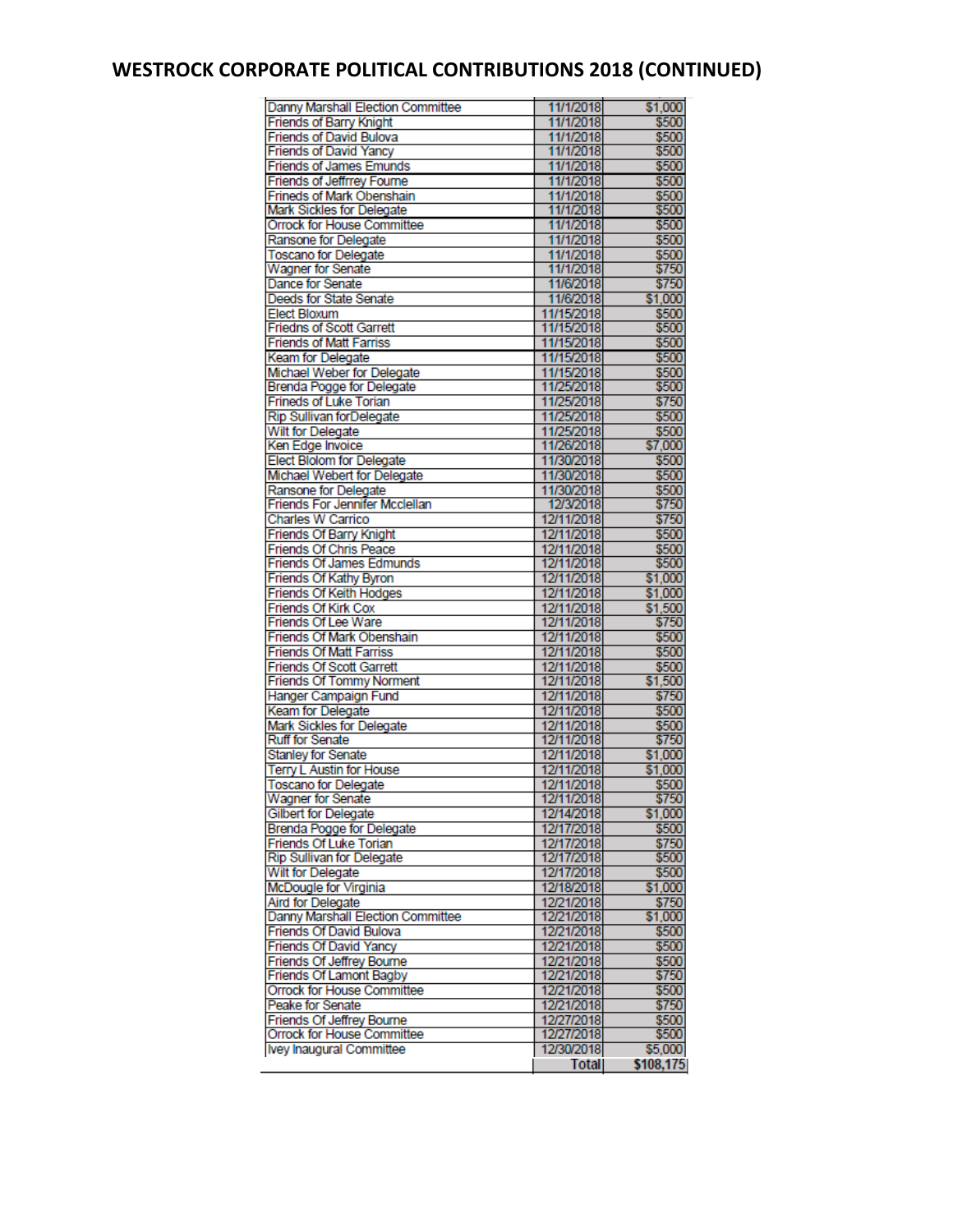| Campaign                                                      | Date                   | <b>Amount</b>    |
|---------------------------------------------------------------|------------------------|------------------|
| Ivey Inaugural Committee                                      | 1/14/2019              | \$5,000          |
| Alabama Sentate Republican Conference                         | 1/24/2019              | \$2,500          |
| Friends of Tom Whatley                                        | 1/24/2019              | \$1,000          |
| Friends of Will Ainsworth                                     | 1/24/2019              | \$1,000          |
| <b>Brad Drake Campaign</b>                                    | 2/20/2019              | \$1,000          |
| Leatherman Campaign                                           | 2/20/2019              | \$1,000          |
| <b>Go Gwinnett</b>                                            | 3/5/2019               | \$10,000         |
| Grooms for Senate                                             | 3/18/2019              | \$1,000          |
| Leatherman Campaign                                           | 3/20/2019              | \$1,000          |
| John Bel Edwards Campaign                                     | 3/22/2019              | \$1,000          |
| Dance for Senate<br><b>Ruff for Senate</b>                    | 4/1/2019<br>4/29/2019  | \$1,500          |
|                                                               |                        | \$1,500          |
| Hanger Campaing Fund                                          | 4/29/2019<br>5/1/2019  | \$1,000<br>\$600 |
| LA Republican Legislative Delegation Elephant Ston            |                        |                  |
| Steve Henson for State Senate                                 | 5/21/2019              | \$500            |
| People for Magnarelli                                         | 5/30/2019              | \$1,000          |
| Jim Fannin Campaign                                           | 6/24/2019              | \$1,000          |
| Katrina Jackson Campaign                                      | 8/18/2019<br>8/19/2019 | \$500            |
| Jack McFarland Campaign                                       |                        | \$2,500          |
| Malinda White                                                 | 8/19/2019<br>8/28/2019 | \$500            |
| Aird for Delegate                                             |                        | \$1,000          |
| <b>Elect Bloxum</b>                                           | 8/28/2019              | \$500            |
| Friends of Barry Knight<br><b>Friends of David Bulova</b>     | 8/28/2019              | \$1,000          |
|                                                               | 8/28/2019              | \$1,000<br>\$500 |
| <b>Friends of David Yancy</b><br>Friends of Delegate Ken Plum | 8/28/2019<br>8/28/2019 | \$500            |
| Friends of Keith Hodges                                       | 8/28/2019              | \$1,000          |
| Friends of Kirk Cox                                           | 8/28/2019              | \$1,500          |
| <b>Friends of Lamont Bagby</b>                                | 8/28/2019              | \$750            |
| Friends of Luke Torian                                        | 8/28/2019              | \$1,000          |
| <b>Friends of Monty Mason</b>                                 | 8/28/2019              | \$500            |
| <b>Friends of Tommy Norment</b>                               | 8/28/2019              | \$2,000          |
| Friends off Lee Ware                                          | 8/28/2019              | \$750            |
| <b>Gilbert for Delegate</b>                                   | 8/28/2019              | \$1,000          |
| Kathy Byron                                                   | 8/28/2019              | \$750            |
| Locke for State Seate                                         | 8/28/2019              | \$750            |
| Mark Sickles for Delegate                                     | 8/28/2019              | \$750            |
| McDougle for Virginia                                         | 8/28/2019              | \$1,000          |
| Michael Weber for Delegate                                    | 8/28/2019              | \$750            |
| Orrock for House Committee                                    | 8/28/2019              | \$500            |
| Peake for Senate                                              | 8/28/2019              | \$750            |
| Ransone for Delegate                                          | 8/28/2019              | \$750            |
| Rip Sullivan forDelegate                                      | 8/28/2019              | \$750            |
| <b>Stanley for Senate</b>                                     | 8/28/2019              | \$1,000          |
| <b>Terry Austin</b>                                           | 8/28/2019              | \$1,000          |
| Tommy Wright for Delegate                                     | 8/28/2019              | \$750            |
| Wilt for Delegate                                             | 8/28/2019              | \$1,000          |
| <b>Brett Harrell Campaign</b>                                 | 9/12/2019              | \$1,000          |
| Committee to Elect Bruce Williamson Inc.                      | 9/12/2019              | \$1,000          |
| Committee to Elect Jeff Mullis                                | 9/12/2019              | \$1,000          |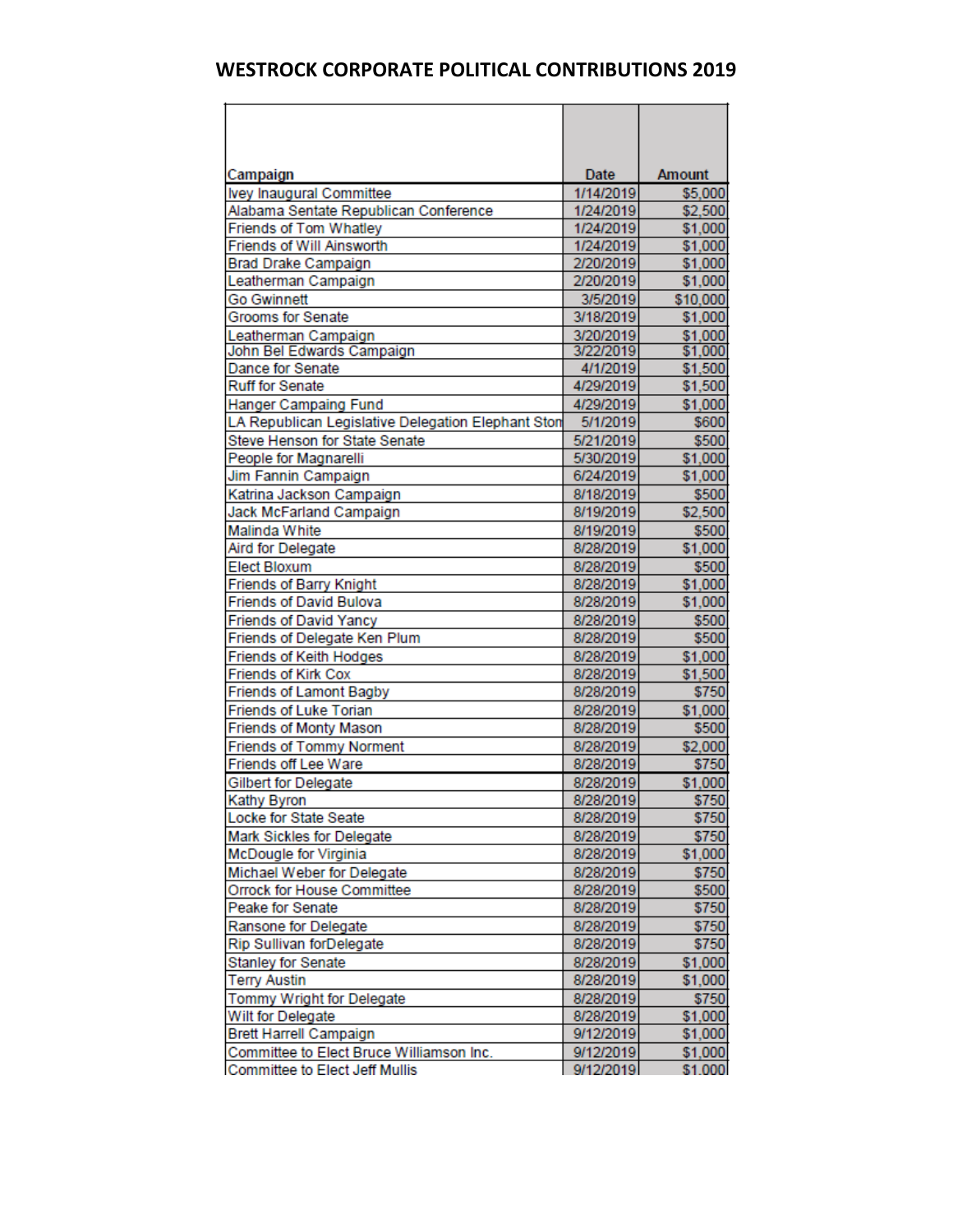# **WESTROCK CORPORATE POLITICAL CONTRIBUTIONS 2019 (CONTINUED)**

| Committee to Elect Ron Stephens                      | 9/12/2019                | \$1,000            |
|------------------------------------------------------|--------------------------|--------------------|
| Feorgia House Republican Trust                       | 9/12/2019                | \$1,000            |
| Friends o Deborah Silco                              | 9/12/2019                | \$500              |
| <b>Friends of Shaw Blackmon</b>                      | 9/12/2019                | \$1,000            |
| Georgia Forestry Association PAC                     | 9/12/2019                | \$3,000            |
| Georgia Republican Senatorial Committee              | 9/12/2019                | \$1,000            |
| <b>Hatchett for House</b>                            | 9/12/2019                | \$1,000            |
| John Carson for A House                              | 9/12/2019                | \$1,000            |
| Kay for Senate                                       | 9/12/2019                | \$1,000            |
| Larry Walker for State Senate                        | 9/12/2019                | \$1,000            |
| Patrick O. JeffersonCampaing                         | 9/12/2019                | \$500              |
| Shaw for PSC                                         | 9/12/2019                | \$1,000            |
| Eileen Filler Corn for Delegate                      | 9/16/2019                | \$1,000            |
| <b>Friends of Jennifer McClellan</b>                 | 9/16/2019                | \$750              |
| <b>Friends of Nick Ruch</b>                          | 9/16/2019                | \$750              |
| Friends of Steve Newman for Senate                   | 9/16/2019                | \$750              |
| Morrissey for State Senate                           | 9/16/2019                | \$1,000            |
| Petersen for State Senate                            |                          | \$750              |
| Saslaw for State Senate                              | 9/16/2019<br>9/16/2019   | \$1,000            |
| Friends of Jeffrey Bourne                            | 10/3/2019                | \$750              |
|                                                      | 10/12/2019               | \$1,000            |
| Jay Inslee For Washington<br><b>Butler for Labor</b> | 10/15/2019               | \$500              |
|                                                      |                          |                    |
| Stuart for Senate<br>Dance for Senate                | 10/17/2019<br>10/26/2019 | \$750              |
|                                                      |                          | \$750              |
| Kathy Byron<br>Wyman Duggan Campaign                 | 10/26/2019<br>11/1/2019  | \$1,000<br>\$1,000 |
| Paul Renner Campaign                                 | 11/1/2019                | \$1,000            |
| Thomas Leek FL House Dist 25 Candidate               | 11/1/2019                | \$1,000            |
| Jayer Williamson Campaign                            | 11/1/2019                | \$1,000            |
|                                                      |                          |                    |
| Chuck Clemons Campaign for Florida State House - 21  | 11/1/2019                | \$1,000            |
| Josie Tomkow Campaign                                | 11/1/2019                | \$1,000            |
| Florida Republican Senatorial Campaign Committee     | 11/1/2019                | \$7,500            |
| Scott Plakon for FL House District 29                | 11/1/2019                | \$1,000            |
| Cord Byrd Campaign                                   | 11/1/2019                | \$1,000            |
| Jay Trumbull Campaign<br>Bobby Payne Campaign Fund   | 11/1/2019<br>11/1/2019   | \$1,000<br>\$1,000 |
| Friends of Kathy Byron (Reissue)                     | 11/6/2019                | \$750              |
| Eileen Filler-Corn for Delegate                      | 12/3/2019                | \$1,000            |
| Friends for Jennifer McClellan                       | 12/3/2019                | \$1,000            |
| <b>Friends of David Bulova</b>                       | 12/3/2019                | \$1,000            |
| Friends of Delegate Ken Plum                         | 12/3/2019                | \$1,000            |
| Keam for Delegate                                    | 12/3/2019                | \$1,000            |
| Petersen for State Senate                            | 12/3/2019                | \$1,000            |
| <b>Rip Sullivan for Delegate</b>                     | 12/3/2019                | \$1,000            |
| Saslaw for State Senate                              | 12/3/2019                | \$1,000            |
| <b>Friends of Lamont Bagby</b>                       | 12/10/2019               | \$1,000            |
| Marsden for Senate                                   | 12/10/2019               | \$1,000            |
| <b>Friends of Charniele Herring</b>                  | 12/10/2019               | \$1,000            |
| <b>Friends of Carrie Coyner</b>                      | 12/10/2019               | \$1,000            |
| Mississippi Manufacturers Assoc Reception            | 12/17/2019               | \$1,000            |
| Alabama Senate Republican Conference                 | 12/31/2019               | \$2,500            |
| Virginia Chamber Gen Assembly Advocacy               | 12/31/2019               | \$5,000            |
|                                                      | <b>Total</b>             | \$124,100          |
|                                                      |                          |                    |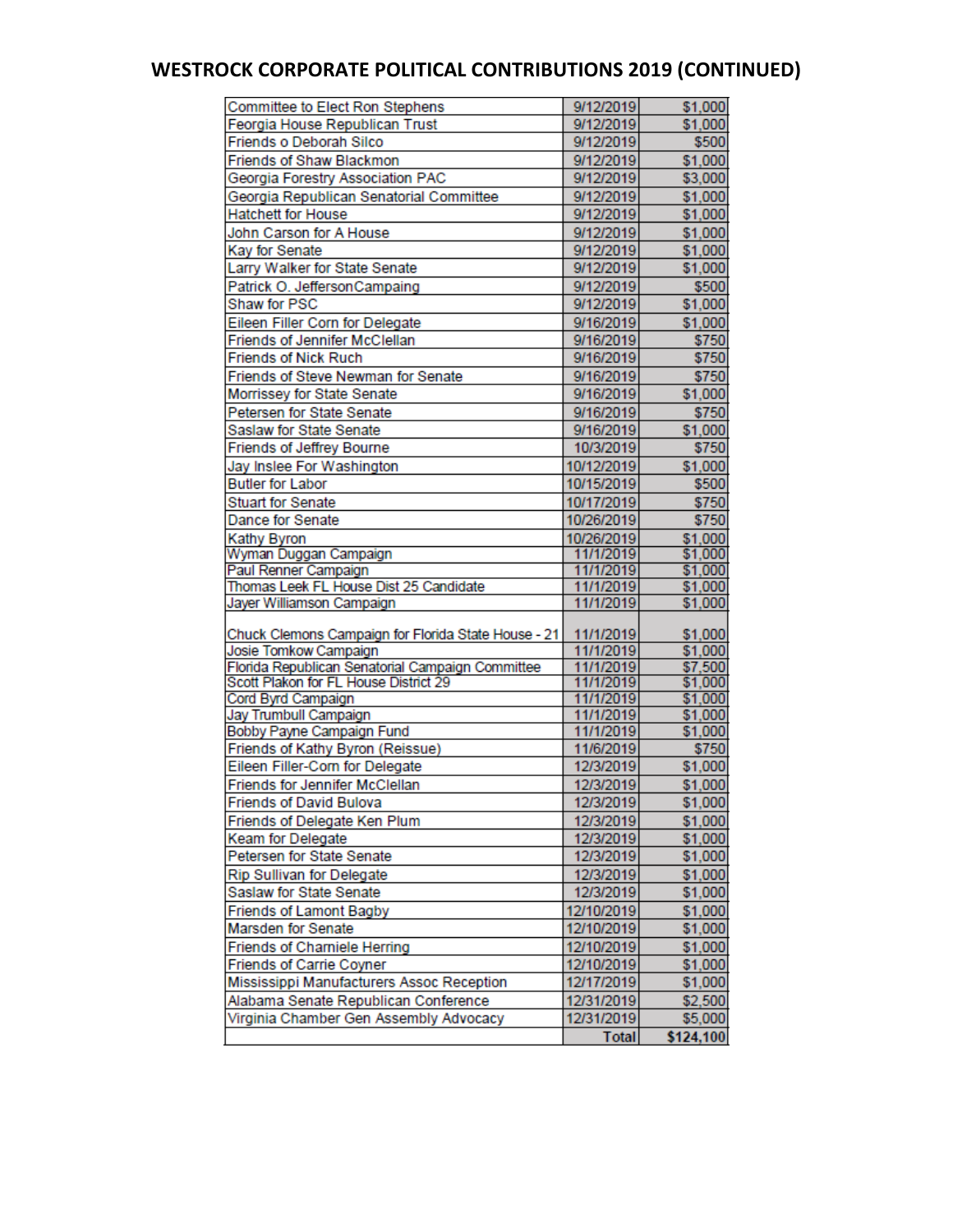| Campaign                                      | <b>Date</b> | <b>Amount</b> |
|-----------------------------------------------|-------------|---------------|
| One Richmond PAC                              | 2/15/2020   | \$1,000       |
| Jay Luneau for Senate                         | 2/28/2020   | \$500         |
| Patrick Page Cortez Campaign                  | 3/2/2020    | \$500         |
| <b>Schexnayder Political Action Committee</b> | 3/2/2020    | \$500         |
| Georgia Automobile Dealers Association        | 3/5/2020    | \$292         |
| Virginia Farm Bureau                          | 3/17/2020   | \$1,000       |
| Georgia Forestry Association PAC              | 7/13/2020   | \$2,000       |
| Committee to Re-Elect Michele Henson          | 7/13/2020   | \$1,500       |
| <b>Friends of Bert Reeves</b>                 | 7/13/2020   | \$1,000       |
| Brett Harrell Campaign, Inc.                  | 7/13/2020   | \$1,500       |
| Larry Walker for State Senate                 | 7/13/2020   | \$2,000       |
| Kay for Senate                                | 7/13/2020   | \$1,000       |
| Gilbert for Delegate                          | 7/16/2020   | \$1,000       |
| Georgia Forestry Association PAC              | 8/28/2020   | \$1,000       |
| One Richmond PAC                              | 8/28/2020   | \$1,000       |
| Alan Powell Campaign                          | 9/2/2020    | \$1,000       |
| <b>Friends of Don Parsons</b>                 | 9/2/2020    | \$1,000       |
| Friends & Neighbors of Mary Frances Williams  | 9/14/2020   | \$500         |
| Shaw for PSC, Inc                             | 9/14/2020   | \$1,000       |
| Friends of Jen Jordan Inc.                    | 9/14/2020   | \$1,000       |
| Michael Dugan for State Senate Inc.           | 9/14/2020   | \$1,000       |
| Ralston for Representative Committee, Inc.    | 9/14/2020   | \$500         |
| <b>Tyler Harper for Georgia</b>               | 9/14/2020   | \$1,000       |
| <b>Aird for Delegate</b>                      | 9/24/2020   | \$750         |
| <b>Daniel Marshall Election Committee</b>     | 9/24/2020   | \$750         |
| Deeds for State Senate                        | 9/24/2020   | \$1,000       |
| Eileen Filler-Corn for Delegate               | 9/24/2020   | \$1,500       |
| Elect Bloxom for Delegate                     | 9/24/2020   | \$750         |
| Friends for Jennifer McClellan                | 9/24/2020   | \$750         |
| <b>Friends of Carrie Coyner</b>               | 9/24/2020   | \$750         |
| <b>Friends of Charniele Herring</b>           | 9/24/2020   | \$1,000       |
| <b>Friends of David Bulova</b>                | 9/24/2020   | \$1,000       |
| Friends of Delegate Ken Plum                  | 9/24/2020   | \$1,000       |
| <b>Friends of Jeff Bourne</b>                 | 9/24/2020   | \$750         |
| Friends of Kathy Byron                        | 9/24/2020   | \$750         |
| Friends of Keith Hodges                       | 9/24/2020   | \$750         |
| <b>Friends of Lamont Bagby</b>                | 9/24/2020   | \$1,000       |
| <b>Friends of Lee Ware</b>                    | 9/24/2020   | \$750         |
| <b>Friends of Luke Torian</b>                 | 9/24/2020   | \$1,000       |
| Friends of Monty Mason                        | 9/24/2020   | \$750         |
| <b>Friends of Tommy Norment</b>               | 9/24/2020   | \$1,500       |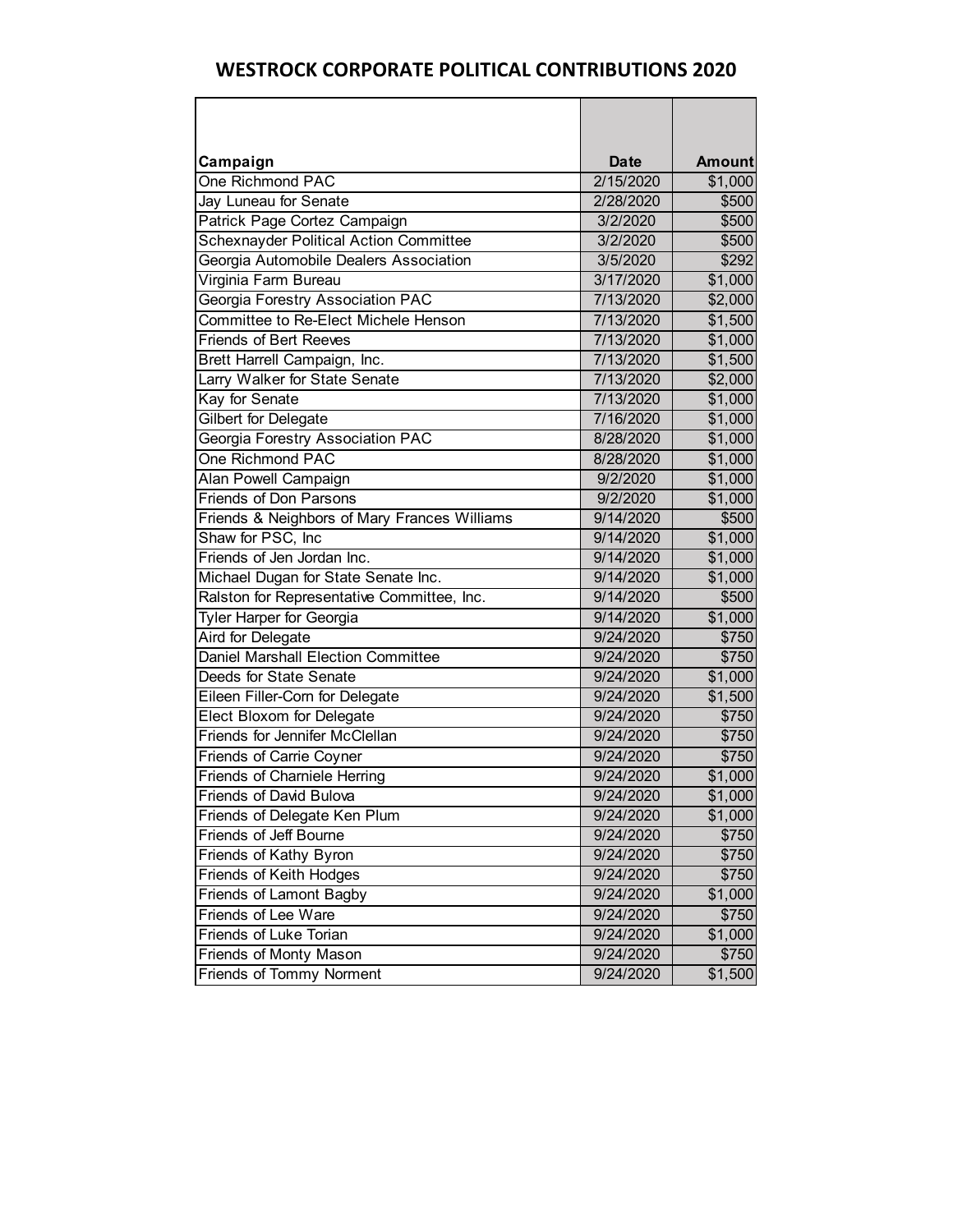# **WESTROCK CORPORATE POLITICAL CONTRIBUTIONS 2020 (CONTINUED)**

| Gilbert for Delegate                                    | 9/24/2020  | \$750               |
|---------------------------------------------------------|------------|---------------------|
| Hanger for Senate of Virginia                           | 9/24/2020  | \$750               |
| Locke for State Senate                                  | 9/24/2020  | \$1,000             |
| McDougle for Virginia                                   | 9/24/2020  | \$750               |
| Morrissey for State Senate 16 Committee                 | 9/24/2020  | \$1,000             |
| Peake for Senate                                        | 9/24/2020  | \$750               |
| Petersen for State Senate                               | 9/24/2020  | \$1,500             |
| Ransone for Delegate                                    | 9/24/2020  | \$750               |
| Rip Sullivan for Delegate                               | 9/24/2020  | \$1,000             |
| <b>Ruff for Senate</b>                                  | 9/24/2020  | \$750               |
| <b>Stanley for Senate</b>                               | 9/24/2020  | \$750               |
| Terry Austin for House of Delegates                     | 9/24/2020  | \$750               |
| <b>Wilt for Delegate</b>                                | 9/24/2020  | \$750               |
| <b>Saslaw for State Senate</b>                          | 9/28/2020  | \$1,000             |
| Campaign to Elect Doug Broxson                          | 10/13/2020 | \$1,000             |
| Chuck Clemons Campaign for Florida State                | 10/13/2020 | \$1,000             |
| Cord Byrd Campaign                                      | 10/13/2020 | \$1,000             |
| <b>Election Fund of Craig Coughlin</b>                  | 10/13/2020 | \$500               |
| <b>Friends of Wendy Gooditis</b>                        | 10/13/2020 | \$750               |
| Jay Trumbull Campaign                                   | 10/13/2020 | \$1,000             |
| Josie Tomkow Campaign                                   | 10/13/2020 | \$1,000             |
| Lewis for Senate                                        | 10/13/2020 | \$750               |
| Scott Plakon for FL House District 29                   | 10/13/2020 | \$1,000             |
| <b>Spruill for Senate</b>                               | 10/13/2020 | \$750               |
| Thomas Leek FL House District 25 Candidate              | 10/13/2020 | \$1,000             |
| Wyman Duggan Campaign                                   | 10/13/2020 | \$1,000             |
| <b>Brock for Senate</b>                                 | 10/14/2020 | \$1,000             |
| Friends of Lynn R Smith, Inc                            | 10/14/2020 | \$500               |
| <b>Friends of Corey Parent</b>                          | 10/19/2020 | $\overline{$1,000}$ |
| Jason Shoaf, State Representative                       | 10/19/2020 | \$1,000             |
| Committee to Re-Elect Brian Blake                       | 10/19/2020 | \$1,000             |
| Dean Takko for State Senate Committee                   | 10/19/2020 | \$1,000             |
| Clay Yarborough Campaign                                | 10/19/2020 | \$1,000             |
| Conservatives for Prinicipled Leadership                | 10/19/2020 | \$2,000             |
| Darryl Rouson Campaign                                  | 10/19/2020 | \$1,000             |
| Florida Democratic Legislative Campaign Committee       | 10/19/2020 | \$2,000             |
| Florida Democratic Party                                | 10/19/2020 | \$1,000             |
| Limited Govt for a Stronger Florida Political Committee | 10/19/2020 | \$2,000             |
| Sigman for FL SD9                                       | 10/19/2020 | \$1,000             |
| Victor M Torres Jr for Florida Senate District          | 10/19/2020 | \$1,000             |
| Marsden for Senate                                      | 11/11/2020 | \$750               |
|                                                         | Total      | \$79,542            |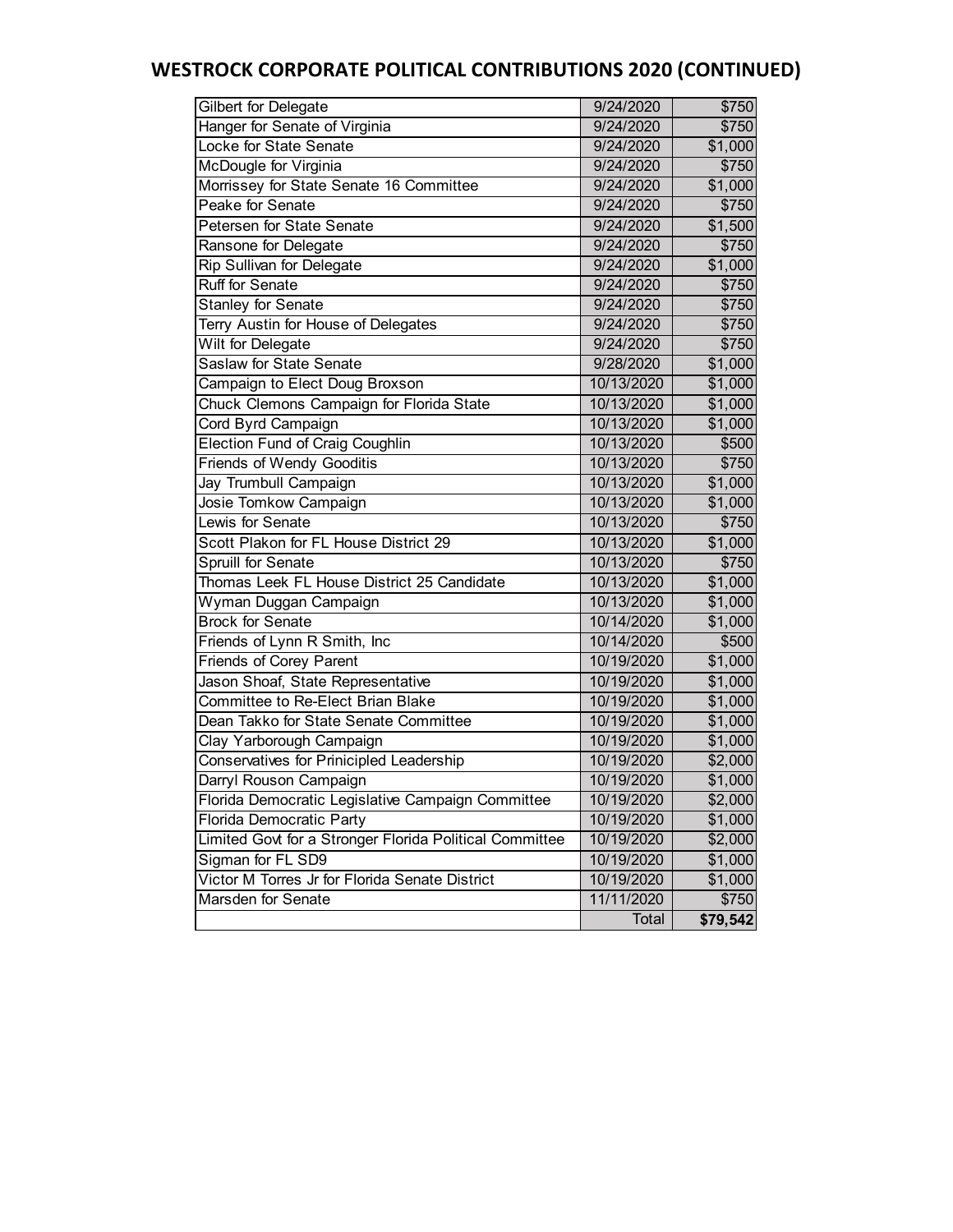| Campaign                                | Date      | Amount  |
|-----------------------------------------|-----------|---------|
| <b>Friends of Wendy Gooditis</b>        | 9/28/2021 | \$1,000 |
| <b>Gilbert for Delegate</b>             | 9/28/2021 | \$1,000 |
| Michael Webert for Delegate             | 9/28/2021 | \$1,000 |
| Friends of Kathy Byron                  | 9/28/2021 | \$1,000 |
| Wilt for Delegate                       | 9/28/2021 | \$1,000 |
| <b>Friends of David Bulova</b>          | 9/28/2021 | \$2,000 |
| Eileen Filler-Corn for Delegate         | 9/28/2021 | \$2,500 |
| Mark Sickles for Delegate               | 9/28/2021 | \$1,000 |
| <b>Friends of Charniele Herring</b>     | 9/28/2021 | \$1,500 |
| Rip Sullivan for Delegate               | 9/28/2021 | \$1,000 |
| Friends of Luke Torian                  | 9/28/2021 | \$1,000 |
| <b>Friends of Carrie Coyner</b>         | 9/28/2021 | \$1,500 |
| Aird for Delegate                       | 9/28/2021 | \$1,000 |
| Friends of Lee Ware                     | 9/28/2021 | \$1,000 |
| Friends of Barry Knight                 | 9/28/2021 | \$1,000 |
| Friends of Keith Hodges                 | 9/28/2021 | \$1,500 |
| Ransone for Delegate                    | 9/28/2021 | \$1,000 |
| Elect Bloxom for Delegate               | 9/28/2021 | \$1,000 |
| Friends of Monty Mason                  | 9/28/2021 | \$1,500 |
| Locke for State Senate                  | 9/28/2021 | \$1,500 |
| <b>Friends of Tommy Norment</b>         | 9/28/2021 | \$1,500 |
| McDougle for Virginia                   | 9/28/2021 | \$750   |
| Spruill for Senate                      | 9/28/2021 | \$1,000 |
| Lewis for Senate                        | 9/28/2021 | \$1,000 |
| Friends for Jennifer McClellan          | 9/28/2021 | \$1,500 |
| <b>Ruff for Senate</b>                  | 9/28/2021 | \$1,000 |
| <b>Stanley for Senate</b>               | 9/28/2021 | \$750   |
| Peake for Senate                        | 9/28/2021 | \$750   |
| Deeds for State Senate                  | 9/28/2021 | \$2,000 |
| Petersen for State Senate               | 9/28/2021 | \$2,000 |
| Saslaw for State Senate                 | 9/28/2021 | \$1,000 |
| <b>Marsden for Senate</b>               | 9/28/2021 | \$1,000 |
| Morrissey for State Senate 16 Committee | 9/28/2021 | \$1,500 |
| Daniel Marshall Election Committee      | 9/28/2021 | \$1,000 |
| Terry Austin for House of Delegates     | 9/28/2021 | \$2,000 |
| Hanger for Senate of Virginia           | 9/28/2021 | \$750   |
| MCMASTER FOR GOVERNOR                   | 9/28/2021 | \$2,500 |
| Committee to Elect Catherine Ushka      | 9/28/2021 | \$1,000 |
| <b>Woodards for Mayor</b>               | 9/28/2021 | \$1,000 |
| Recycling Solutions for Oregon          | 5/1/2021  | \$3,000 |